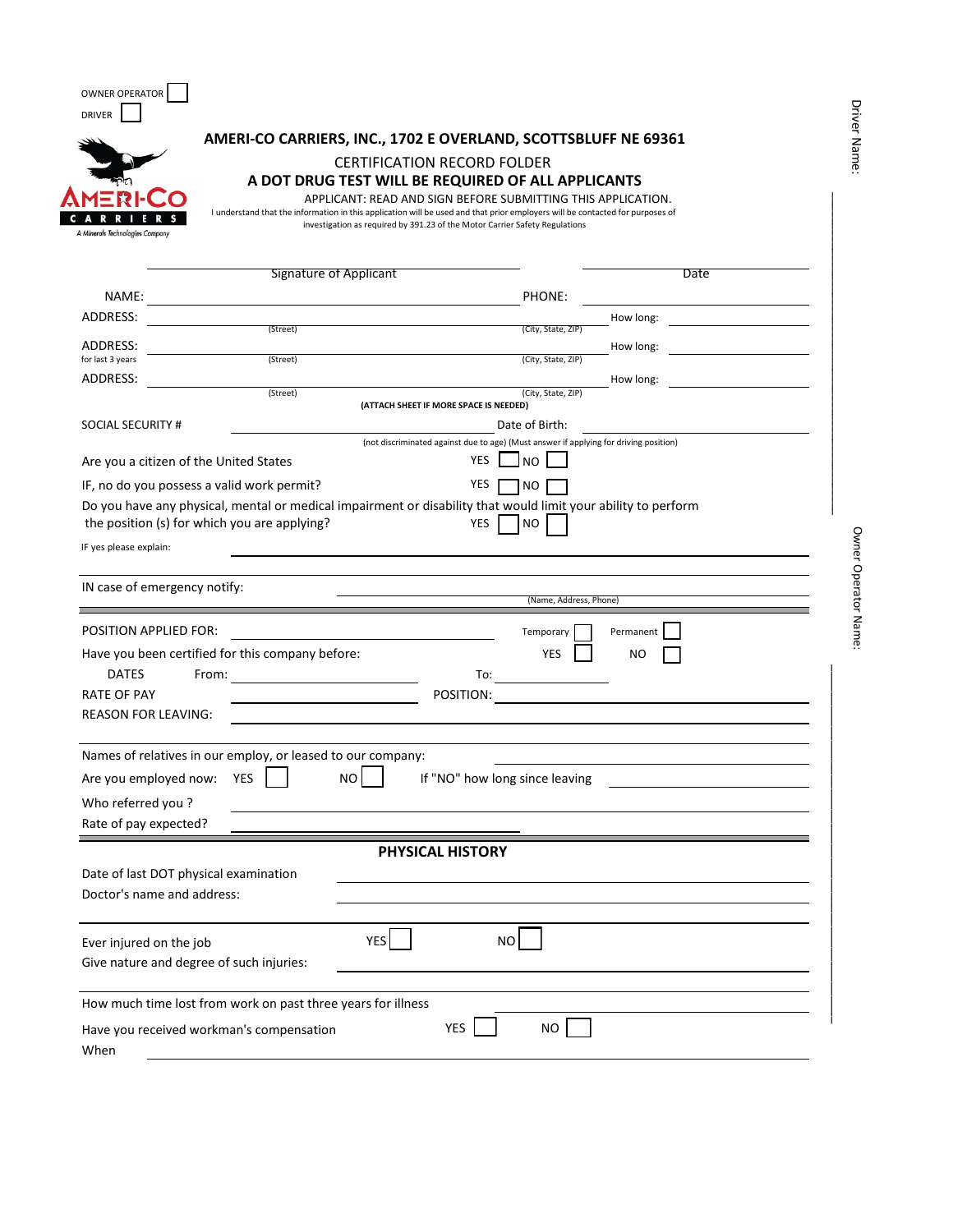# **AMERI-CO CARRIERS, INC., 1702 E OVERLAND, SCOTTSBLUFF NE 69361** CERTIFICATION RECORD FOLDER

# **EDUCATION**

|                                                               | Circle Highest grade completed: 1 2 3 4 5 6 7 8                                                             |              |                                                       |            |                 |                 |                   |                             |                         |
|---------------------------------------------------------------|-------------------------------------------------------------------------------------------------------------|--------------|-------------------------------------------------------|------------|-----------------|-----------------|-------------------|-----------------------------|-------------------------|
| High School: 1 2 3 4                                          |                                                                                                             |              |                                                       |            | College 1 2 3 4 |                 |                   |                             |                         |
| Last school attended:                                         |                                                                                                             |              |                                                       |            |                 |                 |                   |                             |                         |
|                                                               |                                                                                                             |              | (Name)                                                |            |                 |                 |                   | (City, State)               |                         |
|                                                               |                                                                                                             |              | <b>GENERAL</b>                                        |            |                 |                 |                   |                             |                         |
|                                                               | Have you ever been bonded?                                                                                  |              | <b>YES</b>                                            | <b>NO</b>  |                 |                 |                   |                             |                         |
|                                                               | Name of Bonding Company                                                                                     |              |                                                       |            |                 |                 |                   |                             |                         |
|                                                               | Have you ever been refused bond?                                                                            |              | YES                                                   | NO         |                 |                 |                   |                             |                         |
|                                                               |                                                                                                             | If yes, why? |                                                       |            |                 |                 |                   |                             |                         |
|                                                               | Have you ever been convicted of any crime or felony?                                                        |              |                                                       | <b>YES</b> |                 | NO <sub>1</sub> |                   |                             |                         |
|                                                               | Have you ever been known by any name other that the one on this application?                                |              |                                                       |            |                 |                 | <b>YES</b>        | NO.                         |                         |
| <b>DRIVER</b>                                                 | <b>STATE</b>                                                                                                |              | LICENSE NO.                                           |            | <b>TYPE</b>     |                 |                   | <b>EXPIRATION DATE</b>      |                         |
| <b>LICENSES</b>                                               |                                                                                                             |              |                                                       |            |                 |                 |                   |                             |                         |
|                                                               |                                                                                                             |              |                                                       |            |                 |                 |                   |                             |                         |
|                                                               | Have you ever been denied a license, permit, or privilege to operate a motor vehicle?                       |              |                                                       |            |                 |                 | YES               | <b>NO</b>                   |                         |
|                                                               | Has any license, permit or privilege been suspended or revoked?                                             |              |                                                       |            |                 |                 | YES               | NO                          |                         |
|                                                               | IF THE ANSWER TO EITHER OF THE ABOVE QUESTION IS YES - ATTACHED STATEMENT GIVING DETAILS                    |              |                                                       |            |                 |                 |                   |                             |                         |
|                                                               |                                                                                                             |              | <b>DRIVING EXPERIENCE</b><br><b>TYPE OF EQUIPMENT</b> |            | <b>Dates</b>    |                 |                   | Approximate Number of Miles |                         |
|                                                               | <b>CLASS OF EQUIPMENT</b>                                                                                   |              | (Van, Tank, Flat, ETC)                                |            | From            | To              |                   | (Total)                     |                         |
|                                                               | <b>Straight Truck</b>                                                                                       |              |                                                       |            |                 |                 |                   |                             |                         |
|                                                               | <b>Tractor and Semi-Trailer</b>                                                                             |              |                                                       |            |                 |                 |                   |                             | Owner Operator<br>Name: |
| Tractor - Two Trailers                                        |                                                                                                             |              |                                                       |            |                 |                 |                   |                             |                         |
|                                                               | <b>OTHER</b>                                                                                                |              |                                                       |            |                 |                 |                   |                             |                         |
|                                                               | List states operated in for the last five years:                                                            |              |                                                       |            |                 |                 |                   |                             |                         |
|                                                               |                                                                                                             |              |                                                       |            |                 |                 |                   |                             |                         |
|                                                               | Show special courses or training that will help you as a driver:                                            |              |                                                       |            |                 |                 |                   |                             |                         |
|                                                               |                                                                                                             |              |                                                       |            |                 |                 |                   |                             |                         |
|                                                               |                                                                                                             |              |                                                       |            |                 |                 |                   |                             |                         |
|                                                               | Which safe driving awards do you hold and from whom?                                                        |              |                                                       |            |                 |                 |                   |                             |                         |
|                                                               |                                                                                                             |              |                                                       |            |                 |                 |                   |                             |                         |
|                                                               | ACCIDENT RECORD FOR THE PAST 3 YEARS OR MORE (attach sheet if more space is needed)                         |              |                                                       |            |                 |                 |                   |                             |                         |
|                                                               | <b>DATES</b>                                                                                                |              | Nature of Accident                                    |            |                 |                 | <b>Fatalities</b> | Injuries                    |                         |
|                                                               |                                                                                                             |              | (Head-On, Rear -End, Upset, ETC)                      |            |                 |                 |                   |                             |                         |
|                                                               |                                                                                                             |              |                                                       |            |                 |                 |                   |                             |                         |
|                                                               |                                                                                                             |              |                                                       |            |                 |                 |                   |                             |                         |
|                                                               |                                                                                                             |              |                                                       |            |                 |                 |                   |                             |                         |
|                                                               | TRAFFIC CONVICTIONS AND FORFEITURES FOR THE LAST 3 YEARS (Other than parking violations)<br><b>LOCATION</b> |              | <b>DATE</b>                                           |            | <b>CHARGE</b>   |                 |                   | <b>PENALTY</b>              |                         |
| Last Accident<br><b>Next Previous</b><br><b>Next Previous</b> | N/A                                                                                                         |              |                                                       |            |                 |                 |                   |                             |                         |
|                                                               |                                                                                                             |              |                                                       |            |                 |                 |                   |                             |                         |
|                                                               |                                                                                                             |              |                                                       |            |                 |                 |                   |                             |                         |

Driver Name: Driver Name: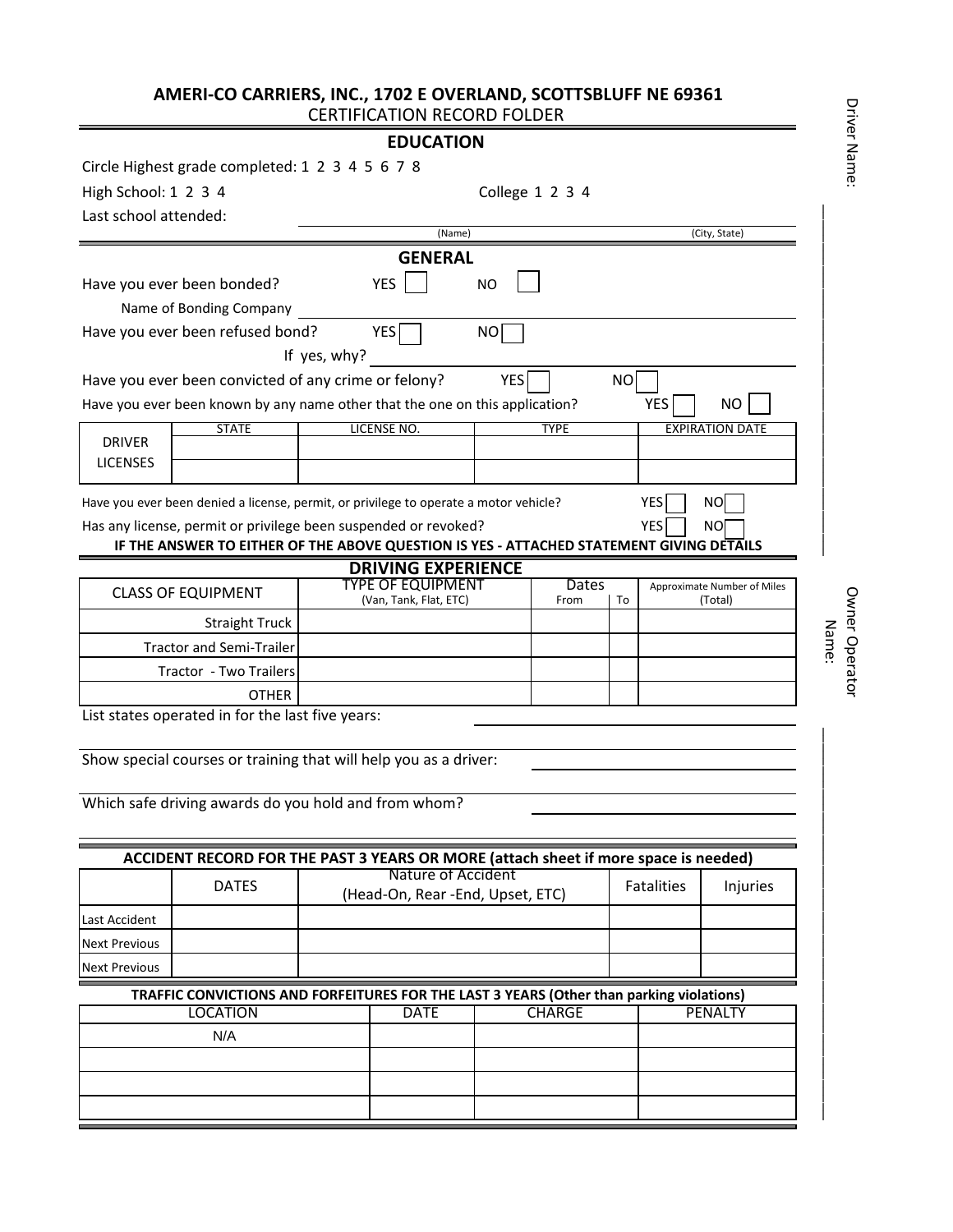## **AMERI-CO CARRIERS, INC., 1702 E OVERLAND, SCOTTSBLUFF NE 69361** CERTIFICATION RECORD FOLDER

#### **EXPERIENCE AND QUALIFICATION - MAINTENANCE**

List types of maintenance experience and years of each

| Show Equipment you can operate                | Check | Years of<br>Experience | Show Equipment you can operate | Check | Years of Experience |
|-----------------------------------------------|-------|------------------------|--------------------------------|-------|---------------------|
| Wood working Equipment                        |       |                        | Electric Welder                |       |                     |
| Sheet Metal Equipment                         |       |                        | Oxyacetylene Welder            |       |                     |
| Clutch Rebuilding                             |       |                        | Paint Spray Gun                |       |                     |
| Differential Rebuilding                       |       |                        | <b>Tire Recapping Mold</b>     |       |                     |
| <b>Transmission Rebuilding</b>                |       |                        | <b>Body Work</b>               |       |                     |
| Wheel & Tire Balancing Machine                |       |                        | <b>Engine Dynamometer</b>      |       |                     |
| Frame & Axle Straightening Equipment          |       |                        | <b>Chassis Dynamometer</b>     |       |                     |
| Electrical & Ignition Repair                  |       |                        | <b>Magnetic Crack Tester</b>   |       |                     |
| <b>Engine Rebuilding Equipment</b>            |       |                        | Vacuum & Air Brakes            |       |                     |
| Diesel Injection Equipment                    |       |                        | <b>OTHER</b>                   |       |                     |
| List courses and training in maintenance work |       |                        |                                |       |                     |

### **EXPERIENCE AND QUALIFICATIONS - PLATFORM**

List the types of platform experience and the years of each

List platform equipment you can operate (lift truck, etc.)

Show courses or training in platform work

\_\_\_\_\_\_\_\_\_\_\_\_\_\_\_\_\_\_\_\_\_\_\_\_\_\_\_\_\_\_\_\_\_\_\_\_\_\_\_\_\_\_\_\_\_\_\_\_\_\_\_\_

Driver Name: Driver Name:

\_\_\_\_\_\_\_\_\_\_\_\_\_\_\_\_\_\_\_\_\_\_\_\_\_\_\_\_\_\_\_\_\_\_\_\_\_\_\_\_\_\_\_\_\_\_\_\_\_\_\_\_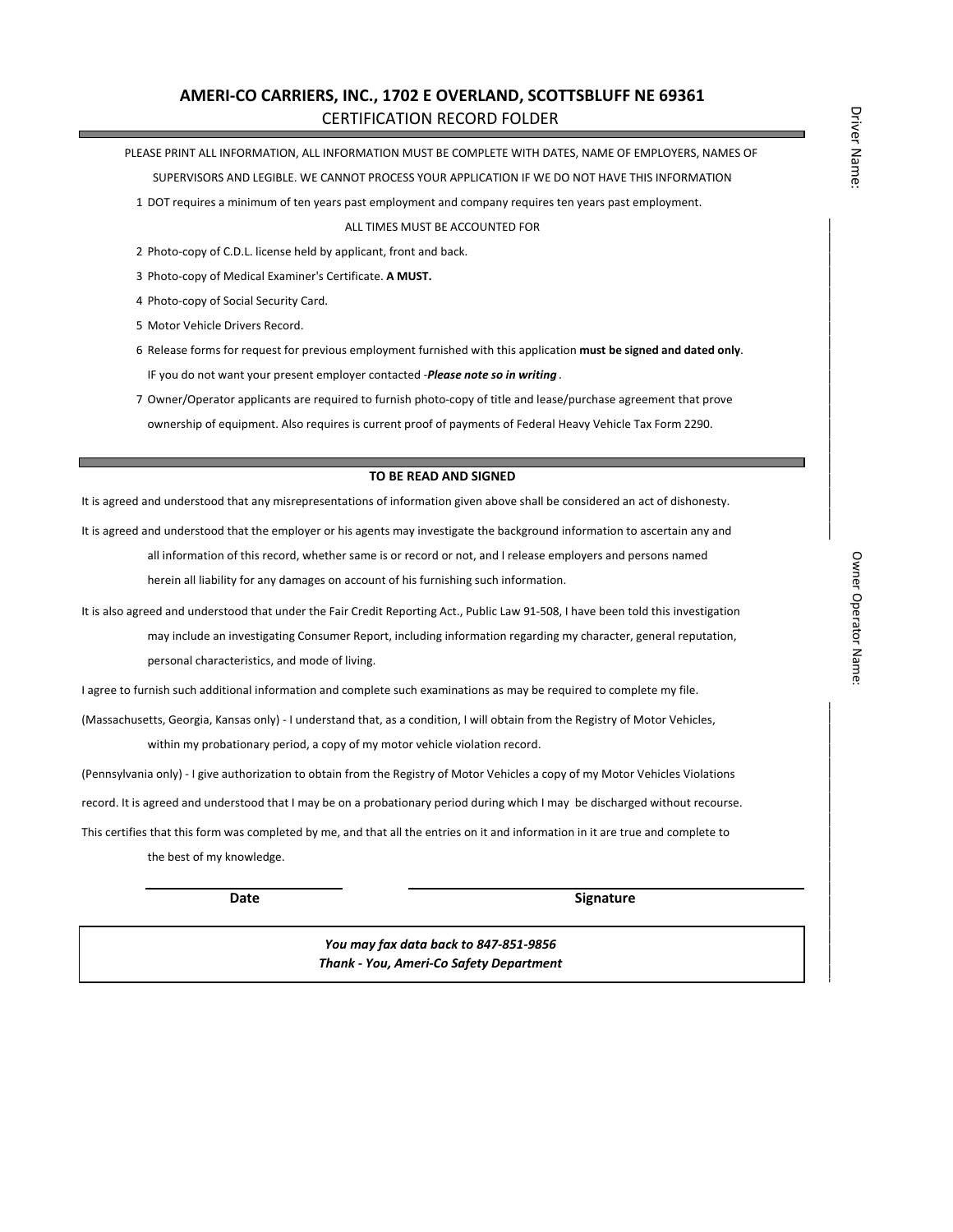# **AMERI-CO CARRIERS, INC., 1702 E OVERLAND, SCOTTSBLUFF NE 69361** CERTIFICATION RECORD FOLDER

| <b>FORMER</b>    |
|------------------|
| <b>EMPLOYERS</b> |

List all employers or periods of employment for the last 10 years. Starting with the most recent. List all employment as commercial Motor Vehicle Operator for the last 10 years.

| Beginning & End Dates<br>Month & Year (MM/YYYY) | Name, Address and Phone Number      | Position | Reason for Leaving |
|-------------------------------------------------|-------------------------------------|----------|--------------------|
|                                                 | Name of Company                     |          |                    |
|                                                 | <b>Street Address</b>               |          |                    |
| To                                              | City State                          |          |                    |
|                                                 | Supervisor's Name                   |          |                    |
|                                                 | Phone                               |          |                    |
|                                                 | Name of Company                     |          |                    |
|                                                 | <b>Street Address</b>               |          |                    |
| To                                              | City State                          |          |                    |
|                                                 | Supervisor's Name                   |          |                    |
|                                                 | Phone                               |          |                    |
|                                                 | Name of Company                     |          |                    |
|                                                 | <b>Street Address</b>               |          |                    |
| To                                              | City State                          |          |                    |
|                                                 | Supervisor's Name                   |          |                    |
|                                                 | Phone                               |          |                    |
|                                                 | Name of Company                     |          |                    |
|                                                 | <b>Street Address</b>               |          |                    |
| To                                              | City State                          |          |                    |
|                                                 | Supervisor's Name                   |          |                    |
|                                                 | Phone                               |          |                    |
|                                                 | Name of Company                     |          |                    |
|                                                 | <b>Street Address</b>               |          |                    |
| To                                              | City State                          |          |                    |
|                                                 | Supervisor's Name                   |          |                    |
|                                                 | Phone                               |          |                    |
|                                                 | Name of Company                     |          |                    |
|                                                 | <b>Street Address</b>               |          |                    |
| To                                              | City State                          |          |                    |
|                                                 | Supervisor's Name                   |          |                    |
|                                                 | Phone                               |          |                    |
|                                                 | Name of Company                     |          |                    |
|                                                 | <b>Street Address</b>               |          |                    |
| To                                              | City State                          |          |                    |
|                                                 | Supervisor's Name                   |          |                    |
|                                                 | Phone                               |          |                    |
|                                                 | Name of Company                     |          |                    |
|                                                 | <b>Street Address</b><br>City State |          |                    |
| To                                              | Supervisor's Name                   |          |                    |
|                                                 | Phone                               |          |                    |
|                                                 |                                     |          |                    |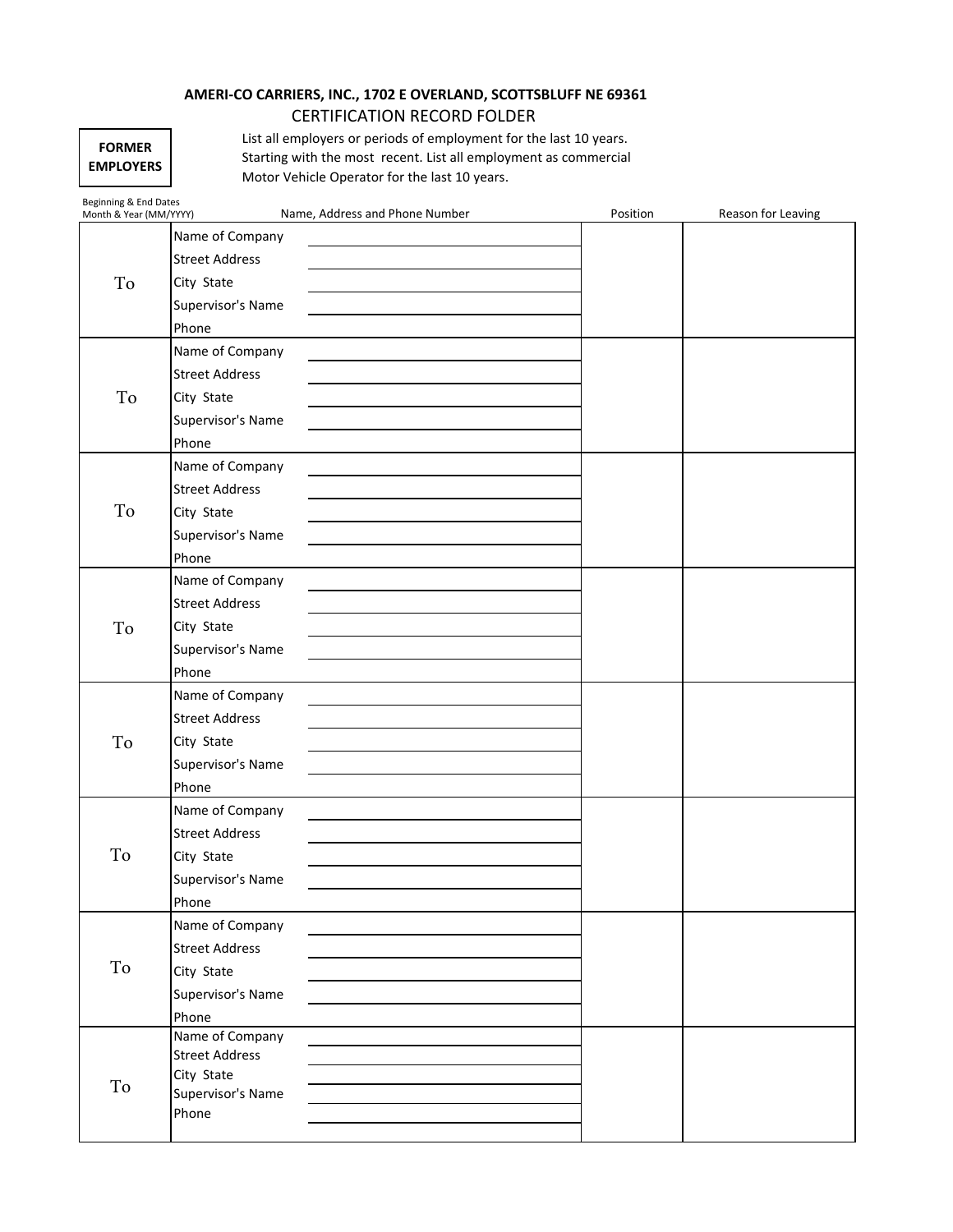# THE BELOW DISCLOSURE AND AUTHORIZATION LANGUAGE IS FOR MANDATORY USE BY ALL **ACCOUNT HOLDERS**

# **IMPORTANT DISCLOSURE**

# REGARDING BACKGROUND REPORTS FROM THE PSP Online Service

In connection with your application for employment with Ameri-Co Carriers Inc ("Prospective Employer"), Prospective Employer, its employees, agents or contractors may obtain one or more reports regarding your driving, and safety inspection history from the Federal Motor Carrier Safety Administration (FMCSA).

When the application for employment is submitted in person, if the Prospective Employer uses any information it obtains from FMCSA in a decision to not hire you or to make any other adverse employment decision regarding you, the Prospective Employer will provide you with a copy of the report upon which its decision was based and a written summary of your rights under the Fair Credit Reporting Act before taking any final adverse action. If any final adverse action is taken against you based upon your driving history or safety report, the Prospective Employer will notify you that the action has been taken and that the action was based in part or in whole on this report.

When the application for employment is submitted by mail, telephone, computer, or other similar means, if the Prospective Employer uses any information it obtains from FMCSA in a decision to not hire you or to make any other adverse employment decision regarding you, the Prospective Employer must provide you within three business days of taking adverse action oral, written or electronic notification: that adverse action has been taken based in whole or in part on information obtained from FMCSA; the name, address, and the toll free telephone number of FMCSA; that the FMCSA did not make the decision to take the adverse action and is unable to provide you the specific reasons why the adverse action was taken; and that you may, upon providing proper identification, request a free copy of the report and may dispute with the FMCSA the accuracy or completeness of any information or report. If you request a copy of a driver record from the Prospective Employer who procured the report, then, within 3 business days of receiving your request, together with proper identification, the Prospective Employer must send or provide to you a copy of your report and a summary of your rights under the Fair Credit Reporting Act.

Neither the Prospective Employer nor the FMCSA contractor supplying the crash and safety information has the capability to correct any safety data that appears to be incorrect. You may challenge the accuracy of the data by submitting a request to https://dataqs.fmcsa.dot.gov. If you challenge crash or inspection information reported by a State, FMCSA cannot change or correct this data. Your request will be forwarded by the DataQs system to the appropriate State for adjudication.

Any crash or inspection in which you were involved will display on your PSP report. Since the PSP report does not report, or assign, or imply fault, it will include all Commercial Motor Vehicle (CMV) crashes where you were a driver or co-driver and where those crashes were reported to FMCSA, regardless of fault. Similarly, all inspections, with or without violations, appear on the PSP report. State citations associated with Federal Motor Carrier Safety Regulations (FMCSR) violations that have been adjudicated by a court of law will also appear, and remain, on a PSP report.

The Prospective Employer cannot obtain background reports from FMCSA without your authorization.

# **AUTHORIZATION**

If you agree that the Prospective Employer may obtain such background reports, please read the following and sign below:

I authorize Ameri-Co Carriers ("Prospective Employer") to access the FMCSA Pre-Employment Screening Program (PSP) system to seek information regarding my commercial driving safety record and information regarding my safety inspection history. I understand that I am authorizing the release of safety performance information including crash data from the previous five (5) years and inspection history from the previous three (3) years. I understand and acknowledge that this release of information may assist the Prospective Employer to make a determination regarding my suitability as an employee.

I further understand that neither the Prospective Employer nor the FMCSA contractor supplying the crash and safety information has the capability to correct any safety data that appears to be incorrect. I understand I may challenge the accuracy of the data by submitting a request to https://dataqs.fmcsa.dot.gov. If I challenge crash or inspection information reported by a State, FMCSA cannot change or correct this data. I understand my request will be forwarded by the DataQs system to the appropriate State for adjudication.

I understand that any crash or inspection in which I was involved will display on my PSP report. Since the PSP report does not report, or assign, or imply fault, I acknowledge it will include all CMV crashes where I was a driver or co-driver and where those crashes were reported to FMCSA, regardless of fault. Similarly, I understand all inspections, with or without violations, will appear on my PSP report, and State citations associated with FMCSR violations that have been adjudicated by a court of law will also appear, and remain, on my PSP report.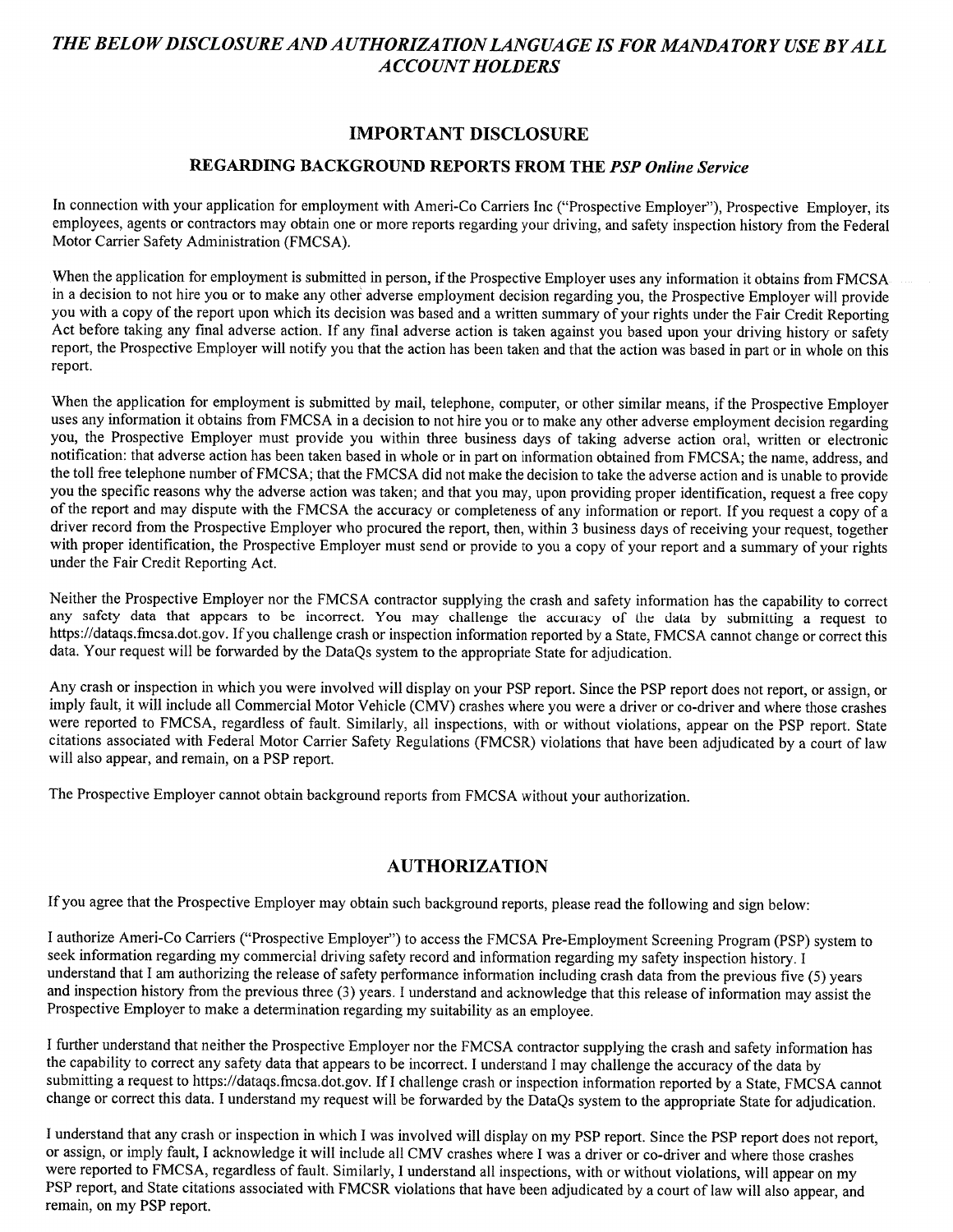I have read the above Disclosure Regarding Background Reports provided to me by Prospective Employer and I understand that if I sign this Disclosure and Authorization, Prospective Employer may obtain a report of my crash and inspection history. I hereby authorize Prospective Employer and its employees, authorized agents, and/or affiliates to obtain the information authorized above.

Date:

Signature

Name (Please Print)

NOTICE: This form is made available to monthly account holders by NIC on behalf of the U.S. Department of Transportation, Federal Motor Carrier Safety Administration (FMCSA). Account holders are required by federal law to obtain an Applicant's written or electronic consent prior to accessing the Applicant's PSP report. Further, account holders are required by FMCSA to use the language contained in this Disclosure and Authorization form to obtain an Applicant's consent. The language must be used in whole, exactly as provided. Further, the language on this form must exist as one stand-alone document. The language may NOT be included with other consent forms or any other language.

NOTICE: The prospective employment concept referenced in this form contemplates the definition of "employee" contained at 49 C.F.R. 383.5.

LAST UPDATED 2/11/2016